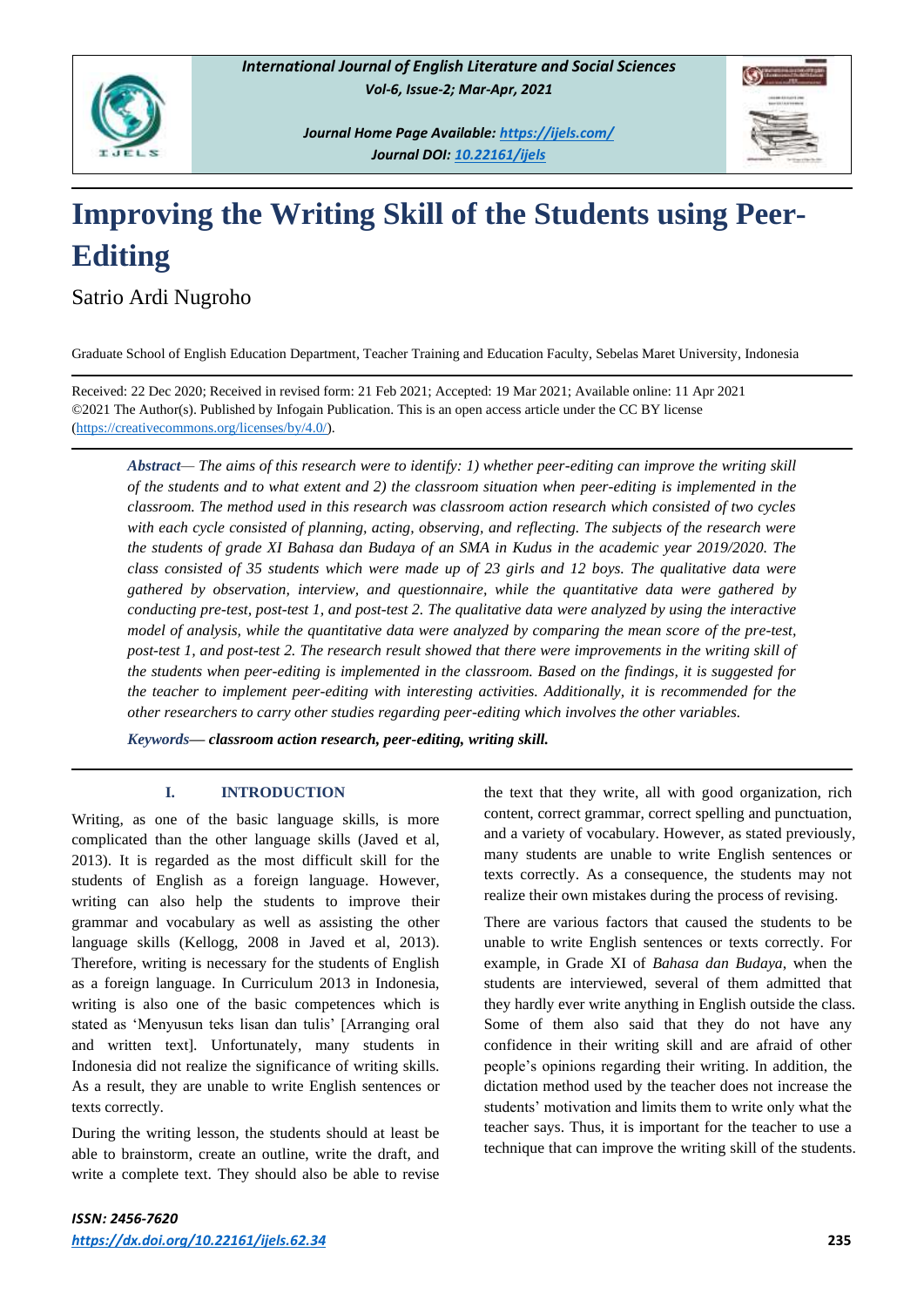There are many techniques that the teacher can use to do that and one of them is the peer-editing technique.

Peer-editing is a collaborative learning technique in which the students provide feedback to their peers' work (Hill, 2011). The objective of peer-editing is to improve the writing skills of the students and promote collaboration at the same time (Insai & Poonlarp, 2017). According to Galvis (2010), peer-editing can also create new opportunities for the students to work together and develop their collaborative skills. Additionally, in the latest research from Muthmainah (2019), peer-editing is defined as a classroom activity in which the students exchange their writing with their peers in order to be edited which will result in the improvement of the students' skill to recognize the mistake in their writing and correct them.

There are many advantages of using peer-editing in the writing classroom. According to Galvis (2010), peerediting allows the students to learn from both the revisions they receive and the revisions that they provide. It is an effective technique to increase their awareness of important organizational and syntactical elements in their writing that they might not recognize on their own. Additionally, the practice of peer-editing allows the students to practice and develop their other language skills as well as receiving more individual comments from their peers (Lundstrom and Baker, 2009). In the latest research conducted by Harutyunyan and Poveda (2018), the peerediting technique is considered a useful strategy to improve the students' critical thinking and collaborative skills. Thus, by implementing peer-editing during writing class, the students' writing, critical thinking, and collaborative skills might improve.

This article was written in order to report the result of the research about implementing peer-editing techniques to improve the writing skills of the students in grade XI of *Bahasa dan Budaya* in an SMA in Kudus. There were two objectives in this research which include: 1) to identify whether peer-editing can improve the students' writing and to what extent and 2) to describe the classroom situation when peer-editing is implemented in the writing class.

# **II. RESEARCH METHOD**

The method used in this research was action research. According to Bailey (2001), action research is a method of collecting and interpreting data that involves a repeated cycle of procedures. Burn (2010) also stated that the main purposes of action research are to identify a 'problematic' situation that the participants, including teachers and students, consider worth looking into more deeply. Problematic here means an area that could be done better or subject to questioning for an improvement by implementing new ideas. Therefore, it can be concluded that action research is a method of collecting and interpreting data by the participants, including teachers and students, in order to find an area that could be improved by implementing new ideas.

## 2.1. Participants

This action research was conducted in one Senior High School (SMA) in the Kudus Regency. The subject of this research was the students of grade XI of *Bahasa dan Budaya* Departmentin the academic year of 2019/2020. It was a class consisting of 35 students made up of 23 girls and 12 boys.

## 2.2. Data Collection and Analysis

The data in this research were collected using several techniques which include: 1) observation, 2) interview, 3) questionnaire, and 4) test. Those data were analyzed using qualitative and quantitative methods. In analyzing the qualitative data, the steps from Miles et al (2014) were used. According to Miles et al (2014), there are four steps that must be taken in order to analyze the qualitative data, which include: data collection, data condensation, data display, and drawing and verifying conclusion.

## 2.2.1. Data collection

The first step was collecting the data. The data in this research was collected from the students and the teacher. Several methods were used in order to collect the data which include: the observation of the students during classroom activities, the interview with teacher and students, and the questionnaire to the students. Tests were also conducted for the students in order to know their writing ability.

#### 2.2.2. Data condensation

The next step was condensing the data. In this stage, the data the researcher obtained from observation, interview, questionnaire, and tests were selected, focused, simplified, abstracted, and/or transformed. The data condensing process continued until the final report was completed.

#### 2.2.3. Data display

The third stepwas displaying the data in which the data is organized to allow a conclusion drawing.

#### 2.2.4. Drawing and verifying conclusion

The last step was drawing and verifying the conclusion. The conclusion of this research was drawn from the previous stages. It started from a light conclusion which maintains openness and became more explicit and grounded later on. The conclusion was verified as the research proceeded. The conclusion of this research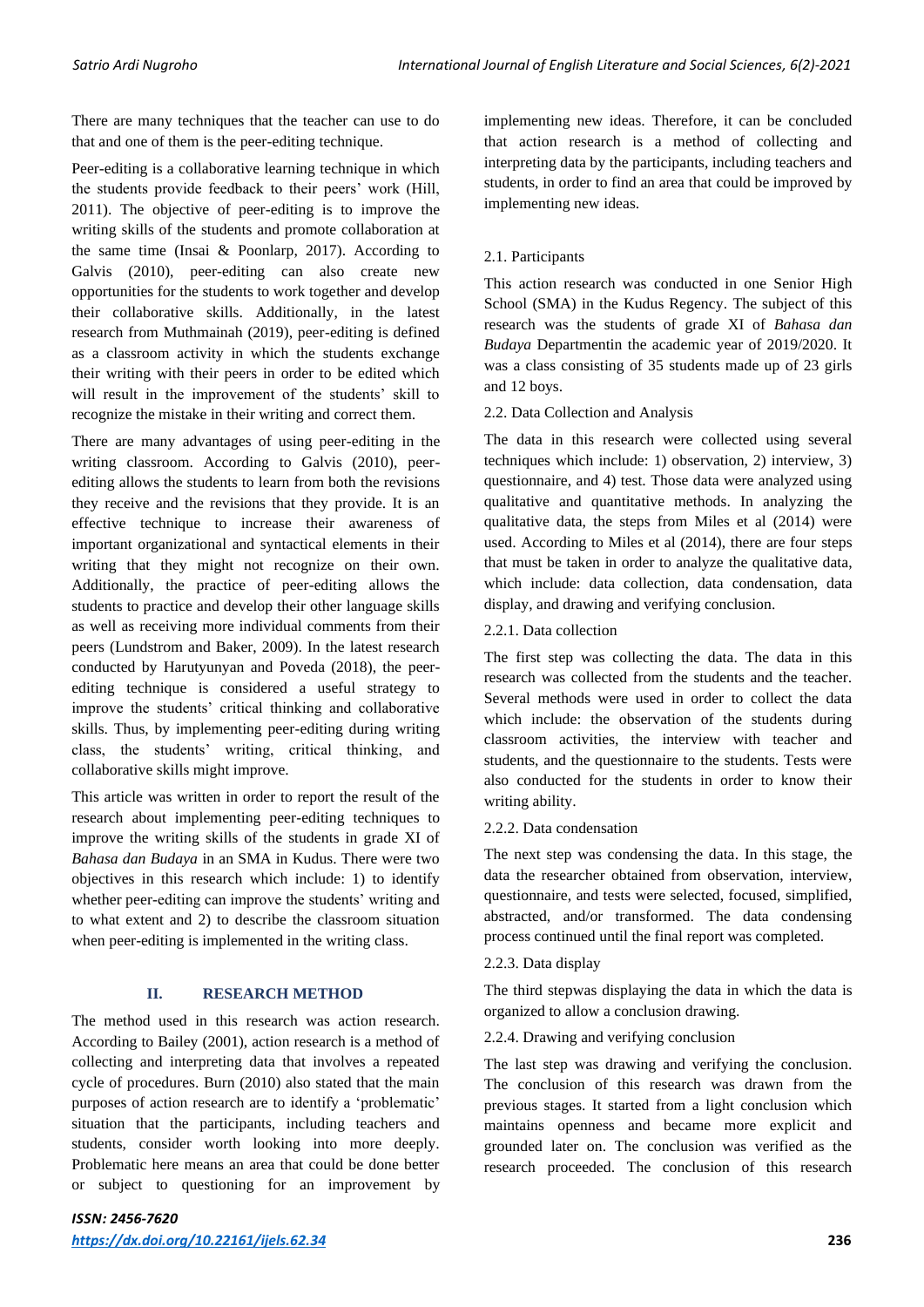focused on the students' writing ability and the classroom situation.

Meanwhile, in quantitative techniques, the researcher compared the mean scores of pre-test, post-test 1, and post-test 2. The improvement can be seen if the mean score of post-test 1 is higher than the mean score of pretest and the mean score of post-test 2 is higher than the mean score of post-test 1. The mean scores of the tests can be calculated using the following formula:

$$
\bar{x} = \frac{\sum x}{n} \qquad \qquad \bar{y} = \frac{\sum y}{n}
$$

 $\bar{x}$  = The mean score of students' pre-test.  $\bar{v}$  = The mean score of students' post-test.  $\sum x$  = The sum of students' scores in pre-test.

 $\sum y$  = The sum of students' scores in post-test.

 $n =$  Number of students.

#### **III. RESEARCH FINDINGS**

From the interview that was conducted, it was found that the students did not have any confidence in their writing skills and that they were afraid of other's people opinions regarding their writing. Some of them also stated that they never write any English texts or sentences outside of class. Additionally, the dictation method that the teacher used limited the students to write only what the teacher said. Moreover, from the questionnaire, it was found that most of the students like the English class but admitted that their scores are below the passing grade and not satisfactory.

Asides from the interview and questionnaire, a pre-test was also conducted in order to obtain data about the writing skill of the students. From that, it was found that the mean score of the students in grade XI *Bahasa dan Budaya* was 73.14. It was lower than the school passing grade which was 77.00. The students' mean score of the pre-test and its indicators were shown in table 1.

|  | Table 1 The students' mean score of pre-test |  |  |
|--|----------------------------------------------|--|--|
|  |                                              |  |  |

| No.                         | Indicator               | Mean Score<br>of pre-test |
|-----------------------------|-------------------------|---------------------------|
| 1.                          | Organization            | 16.23                     |
| $\mathcal{D}_{\mathcal{L}}$ | Content                 | 20.17                     |
| 3.                          | Grammar                 | 17.17                     |
| $\overline{4}$              | Mechanic                | 3.51                      |
| 5.                          | Vocabulary              | 16.06                     |
|                             | <b>Total Mean Score</b> | 73.14                     |

Based on the interview, questionnaire, and pre-test, it was decided that the students' writing skills needed to be improved. Peer-editing was chosen as a means to improve the writing skill of the students in this research. Peer-

L,

editing is a form of collaborative learning in which the students work in pairs of groups to review, criticize, and provide editorial feedback to each other's work. By implementing the peer-editing technique, the students learn to work together and become more aware of the language errors in their own work.

Once the data were obtained, the lesson plans for the meetings in cycle 1 were made. There were three meetings in cycle 1, each was conducted once a week. The materials used were taken from the school textbook. The teacher also prepared several tasks and papers for the students to write their text during the lesson. During cycle 1, the students were observed in order to know the improvement of their writing skills. Then, after cycle 1 was finished, a post-test 1 was conducted.

From the observation that was conducted in cycle 1, it was found that the students' writing skills improved. During the pre-test and the first meeting, for example, the students still made a lot of spelling and grammar mistakes. They also often repeated the same vocabulary in their text. However, in the second meeting, there were only a few spelling mistakes and their vocabulary began to vary. Then, during the post-test 1 that was conducted after cycle 1, the mean score of the student was better than the mean score in the pre-test. In the pre-test, the students' mean score was 73.14. But, in post-test 1, the students' mean score was 82.51. The students' mean scores of the pre-test and posttest 1 and each of its indicators was shown in table 2.

*Table 2 The students' mean score of pre-test and post-test 1*

| No.         | Indicator               | Mean Score<br>of pre-test | Mean Score<br>of post-test 1 |
|-------------|-------------------------|---------------------------|------------------------------|
| 1.          | Organization            | 16.23                     | 17.80                        |
| $2^{\circ}$ | Content                 | 20.17                     | 24.37                        |
| 3.          | Grammar                 | 17.17                     | 18.20                        |
| 4           | Mechanic                | 3.51                      | 4.11                         |
| 5.          | Vocabulary              | 16.06                     | 18.03                        |
|             | <b>Total Mean Score</b> | 73.14                     | 82.51                        |

However, from the observation, several problems which needed to be solved were also found. Those problems include: 1) the students' mistakes in using grammar for their text and 2) the students' low confidence when writing their text on the whiteboard.

Considering those problems, the research was continued to cycle 2. In cycle 2, to solve the problems regarding the students' grammar, the teacher encouraged the students to read more English text and ask questions if there is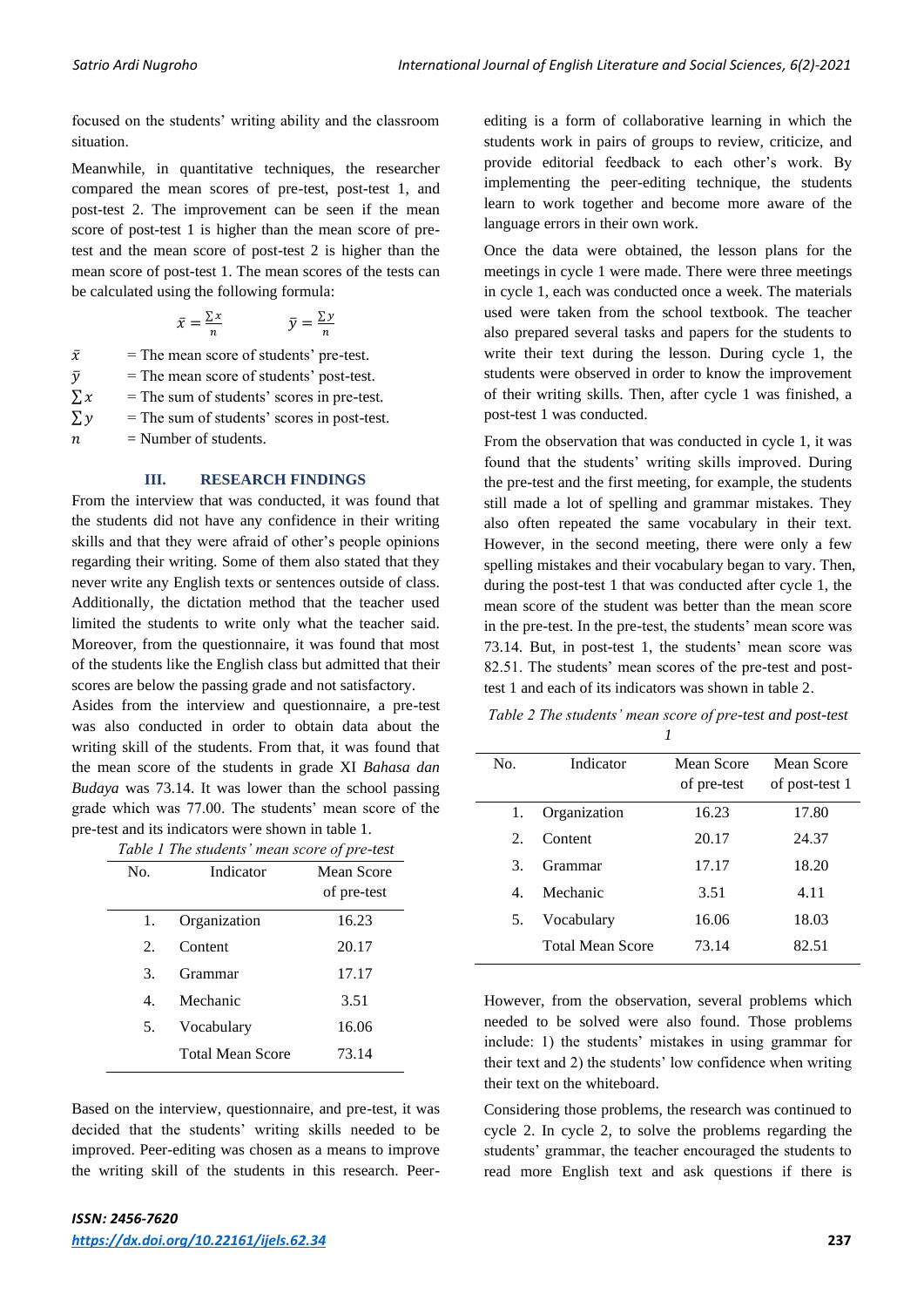anything that they do not understand. Then, to solve the issue of the students' low confidence, the teacher increased the frequency of asking the students to write their sentences on the whiteboard.

After cycle 2 was finished, it was found that there were some improvements in the writing skill of the students. In cycle 1, the students still made a few spelling mistakes in their text. However, in cycle 2, the students' spelling mistakes became fewer and their vocabulary varies a lot more. The students also paid more attention to the lesson. They also became more active in answering and asking questions to the teacher. The mean score of the post-test 2 was also better than pre-test and post-test 1. In the pre-test, the students' mean score was 73.14 and, in the post-test 1, the students' mean score was 82.51. However, in post-test 2, the students' mean score was 83.40. The students' mean scores of the pre-test, post-test 1, and post-test 2 with each of its indicators were shown in table 3.

*Table 3 The students' mean score of the pre-test, test 1, and post-test 2*

| No. | Indicator              | Mean<br>Score<br>of pre-<br>test | Mean<br>Score<br>of post-<br>test 1 | Mean<br>Score<br>of post-<br>test 2 |
|-----|------------------------|----------------------------------|-------------------------------------|-------------------------------------|
| 1.  | Organization           | 16.23                            | 17.80                               | 18.29                               |
| 2.  | Content                | 20.17                            | 24.37                               | 24.17                               |
| 3   | Grammar                | 17.17                            | 18.20                               | 20.03                               |
| 4   | Mechanic               | 3.51                             | 4.11                                | 4.11                                |
| 5.  | Vocabulary             | 16.06                            | 18.03                               | 16.80                               |
|     | Mean<br>Total<br>Score | 73.14                            | 82.51                               | 83.40                               |

However, during cycle 2, it was found that the students still do not have the confidence to write their English sentences on the whiteboard. To address this, the teacher encouraged the students to keep on writing texts and sentences in the English language and not to be afraid of other people's opinions regarding their writing.

## **IV. DISCUSSION**

Based on the findings, there are several theories that can be generated which include: 1) The implementation of peer-editing in class can improve the writing skills of the students to a certain extent and 2) the classroom situation became more active when peer-editing is implemented in the English class. Those theories are supported by other relevant theories and references which are explained in detail in this section.

4.1. The Implementation of Peer-editing Technique Can Improve The Students' Writing Skill

Most of the students of grade XI *Bahasa dan Budaya*at an SMA in Kudus stated that they like the English lesson. However, most of them also admitted that they rarely receive a satisfying score and that their scores in writing tests are often below the passing grade. Implementingpeerediting technique in the classroom had improved the writing skill of the students. The improvement of the students' writing skill involves five different aspects of writing andeach improvement is discussed as follows:

4.1.1. Peer-editing technique can improve the students' writing skill in writing an organized text

The research findings show that the text that the students write became more organized. By using the peer-editing technique, the students could compare their work with their peers' work and figure out which of the text has a better organization and what conjunction words should they use in a text. This finding is supported by Puegphrom and Chiramanee (2011) who said that the peer-editing technique can improve the students' language ability and create a better idea organization. The research that was conducted by Galvis (2010) also stated that peer-editing allows the students to learn both from giving and receiving reviews of others' work.

4.1.2. Peer-editing technique can improve the students' writing skill in writing more related content in their text

The research findings show that the content of the text that the students made became more complete. Before the peerediting technique is implemented, the text that the students made is not in line with the title. For example, one student wrote a text with the title "The Snow Queen", but the content of the text is "Snow White". However, when the peer-editing technique is implemented, the more knowledgeable students reminded their friends of whether the title and the content of their text are related or not. This finding is in line with Puegphrom and Chiramanee (2011) who said that peer-editing can improve the language ability of the students to create more complete content. It is also in line with the research that was conducted by Merina et. al (2019) which stated that peer-editing can help the students to develop their writing better with an appropriate topic.

4.1.3. Peer-editing technique can improve the students' writing skill in writing a text with correct grammar

The research findings show that the students' grammar improved a little. Before the peer-editing technique is implemented in the classroom, the students' use of grammar was inaccurate. Some of them still used the present tense in a narrative text when it was supposed to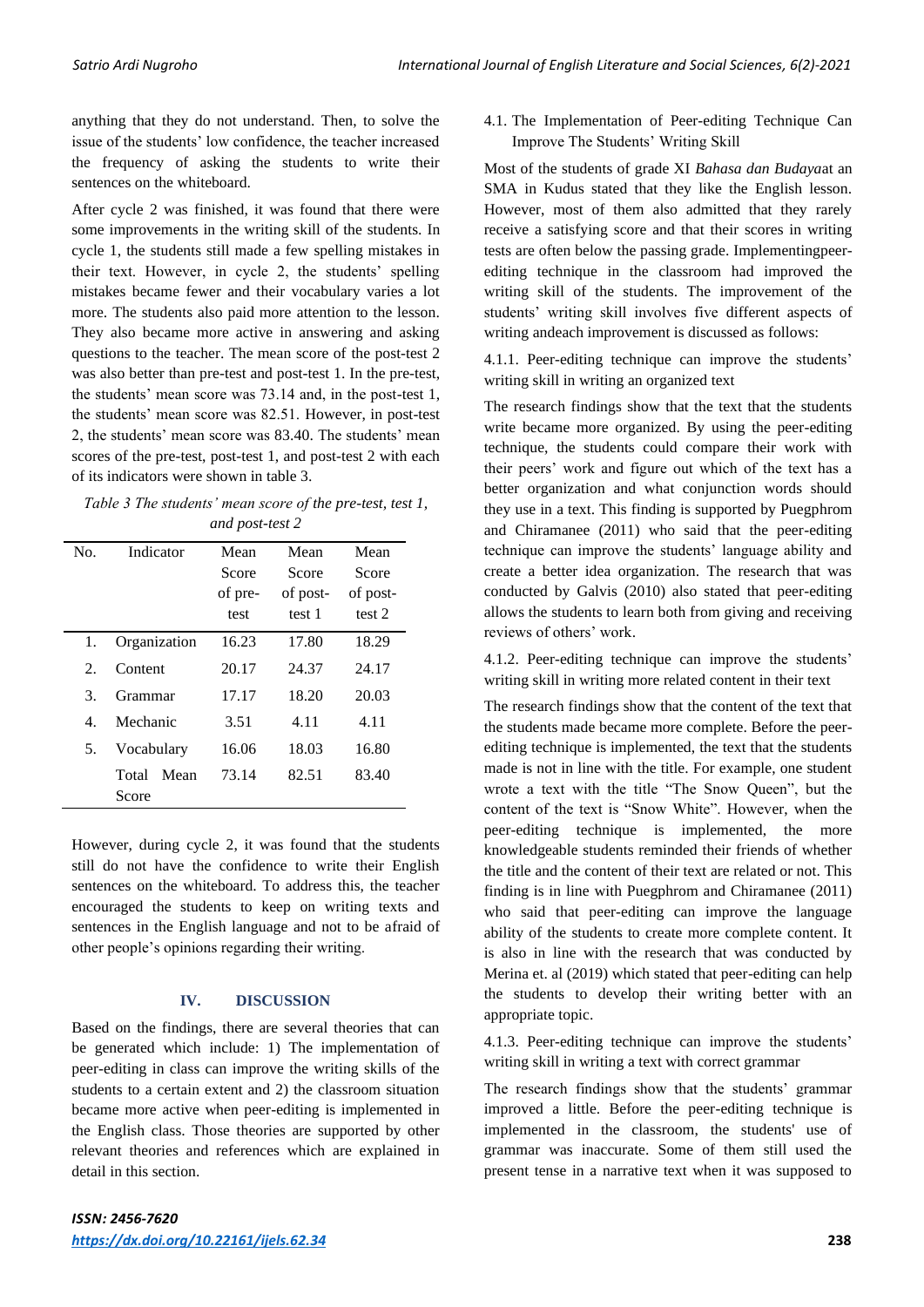use past tense such as using 'is' when it should have been 'was'. However, during the implementation of the research, the students whose grammar was inaccurate could compare their work with the work of the students whose grammar was accurate. They also asked those students about which grammar to use in their writing. Thus, they learned about their own mistakes and will be able to use the correct grammar in their next writing. This improvement in grammar is in line with Al-nafiseh (2013) who stated that peer-editing helped the students to know their mistakes in terms of grammar and other writing aspects. Additionally, the research that was conducted by Nirmala & Ramala (2017) also concluded that peer-editing techniques can develop the students' awareness of grammatical rules when writing. Thus, they are less likely to use incorrect grammar in their text.

4.1.4. Peer-editing technique can improve the students' writing skill in writing a text with correct spelling and punctuation

The research findings show that the students made fewer mistakes in spelling and punctuation in their text. From the pre-test that was conducted before the research was implemented, it was found that the students still made some spelling and punctuation mistakes. Some students use 'i' instead of 'I' whenever there was a first-person pronoun and there were also several students who did not use a capital letter when writing the name of a person. Some of them also wrote 'he husband' on their text when it should have been 'her husband'. However, during the implementation of the research, the students corrected their friends' mistakes in spelling and punctuation. The students who correctly used 'I' as a first-person pronoun instead of 'i' increased and they made fewer spelling mistakes in their writing. This finding is in line with Insai and Poonlarp (2017) who stated that peer-editing helps the students to notice their error and became more critical and aware of them when revising and editing their work. Because the students are giving and receiving correction, their understanding of the spelling and punctuation increased. Thus, the mistake in spelling and punctuation in their writing decreased. The research from Sanchez and Lozada (2020) also states that there was an improvement in the organization, capitalization, and punctuation in the students' text when the peer-editing technique is implemented.

4.1.5. Peer-editing technique can improve the students' writing skill in writing a text with a varied vocabulary

The research findings show that the students' vocabulary increased and has more variety. Before the research was implemented, the students often use the same vocabulary over and over again like using the word 'but' often as

conjunction and using the word 'fair' to describe something beautiful. However, when the research was implemented, the students pointed out when their peers used the same vocabulary over and over again. They also taught their friends about the synonym of a few vocabularies such as 'beautiful skin' for 'fair skin'. Thus, the students who received the reviews learned about more varied vocabulary. This finding is supported by Galvis (2010) who stated that peer-editing allows the students to learn both from giving and receiving reviews of others' work. By reviewing their peers' work, the students' vocabulary increased and has more variety. Additionally, in the research that was conducted by Insai and Poonlarp (2017), it was also found that the students who edit others' works subsequently implement their editing skills in their writing which caused them to become more critical of their text. It also provides them with the opportunities to negotiate and interact with each other which resulted in them learning new vocabulary.

4.2. The Classroom Situation When Peer-editing Technique is Used in the Writing Class

During the implementation of the research, the classroom situation was observed. From the result of the observation, it was found that the student became more active in the classroom. When the teacher was asking questions, more students answered enthusiastically. The students were also more active in asking questions when they were performing the task given to them. This finding is supported by Al-Nafiseh (2013) who stated that peerediting gives the students the motivation to communicate orally. It was also supported by the research that was conducted by Puegphrom and Chiramanee (2011) which conclude that peer-editing caused the students to have more confidence in their language ability.

However, from the observation, the problem with the students' confidence in their writing skill was also found. For example, when the teacher asked one of the students to come forward and write their sentence on the whiteboard, none of them was willing to volunteer themselves. It is most likely that the students were still afraid of making mistakes and what other people might say regarding their writing. To solve this problem, the teacher increased the frequency of asking students to write their sentences on the whiteboard. The teacher also encouraged the students to keep on practicing their writing and to not be of what other people might say to them regarding their writing. Aside from that, the teacher also encouraged the students to read English text more so that they did not make a lot of mistakes that can cause negative criticism on their writing.

#### **V. CONCLUSION**